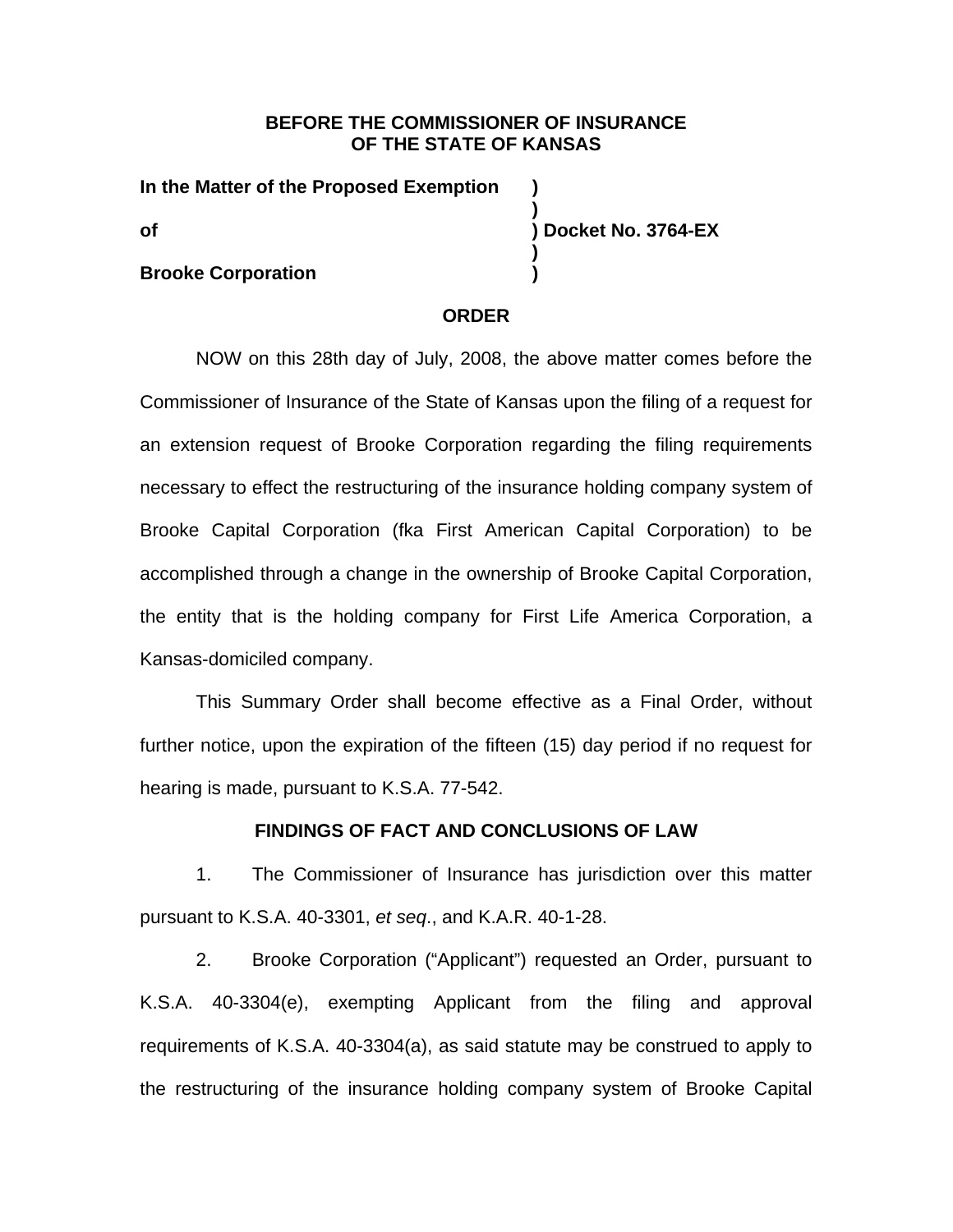Corporation, the entity that was the holding company of First Life American Corporation. The restructuring was to be accomplished through a change in ownership of Brooke Capital Corporation.

3. The Commissioner of Insurance approved the request by Applicant to be exempt from the formal filing and approval requirements of K.S.A. 40-3304(a) as they apply to the reorganization of First American, provided the restructuring was effected within thirty (30) days of the date of the order.

4. The Commissioner signed the order on November 9, 2007.

5. On December 3, 2007, the Applicant requested that the Kansas Insurance Department extend the deadline to effect the proposed restructuring for six months to accommodate the closing of an Exchange Agreement between Delta Plus, Brooke Corporation, and Brooke Capital Corporation.

6. Evidence supports approval of the extension of the exemption request.

 7. The Commissioner approved the extension of the exemption request by Applicant on December 13, 2007, provided that the restructuring is effected no later than June 6, 2008.

8. On June 20, 2008, the Applicant requested that the Kansas Insurance Department extend the deadline to effect the proposed restructuring for one year to accommodate the closing of an Exchange Agreement between Delta Plus, Brooke Corporation, and Brooke Capital Corporation.

9. Evidence supports approval of the extension of the exemption request.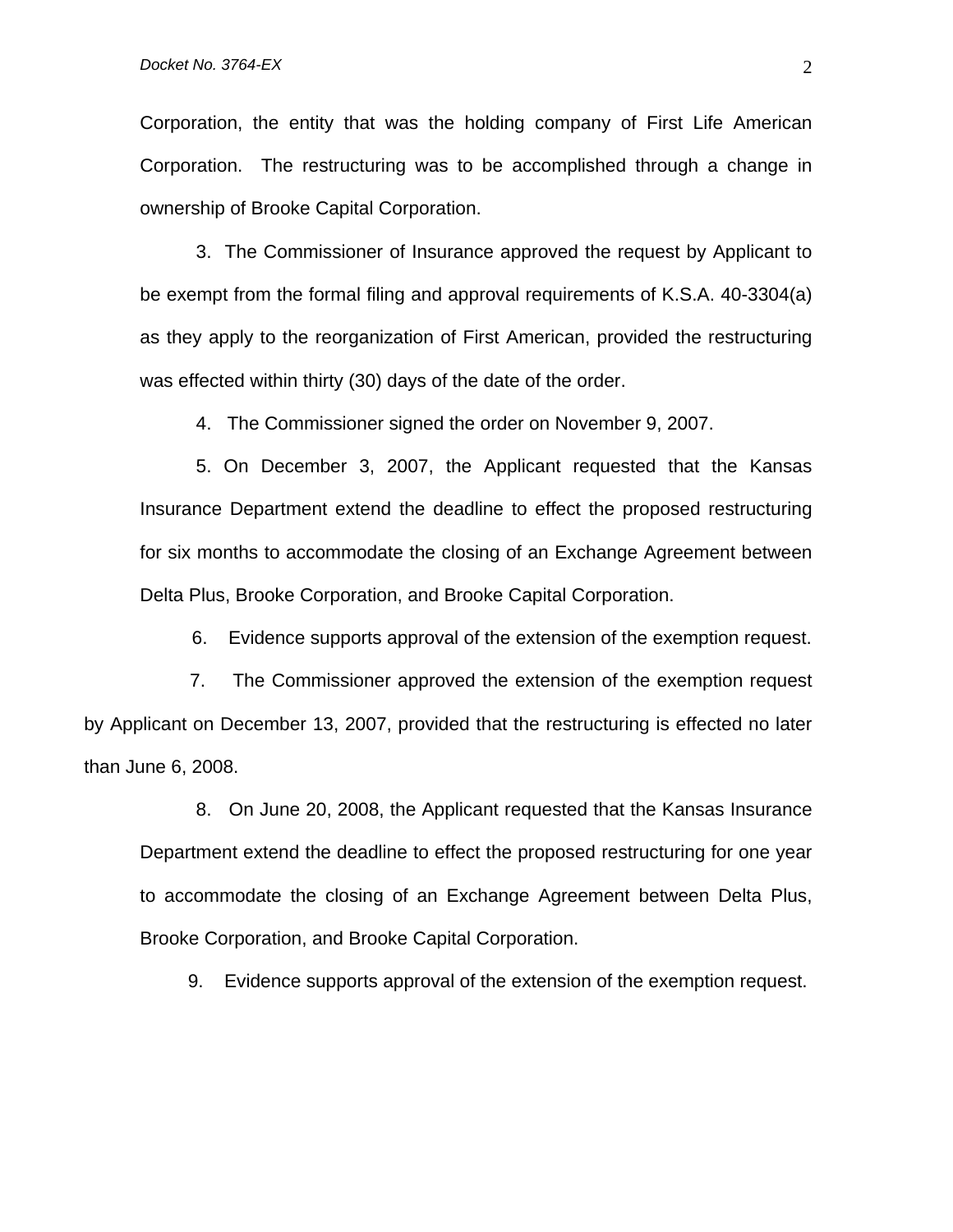**IT IS THEREFORE ORDERED BY THE COMMISSIONER OF INSURANCE THAT:** 

1. An extension is hereby granted to the exemption request of the Applicant regarding the filing requirements necessary to affect the restructuring of the insurance holding company system of Brooke Capital Corporation (fka First American Capital Corporation) to be accomplished through a change in the ownership of Brooke Capital Corporation, provided that the restructuring is effected no later than June 30, 2009.

2. The Commissioner of Insurance retains jurisdiction over this matter to issue any and all further Orders deemed appropriate or to take such further action as necessary to dispose of this matter.

### **Notice of Rights**

You are entitled to a hearing pursuant to K.S.A. 77-537, the Kansas Administrative Procedure Act. If you desire a hearing, you must file a written request for a hearing with:

> John W. Campbell, General Counsel Kansas Insurance Department 420 S.W. 9th Street Topeka, Kansas 66612.

This request must be filed within fifteen (15) days from the date of service of this Order. If you request a hearing, the Kansas Insurance Department will notify you of the time and place of the hearing and information on the procedures, right of representation, and other rights of parties relating to the conduct of the hearing, before commencement of same.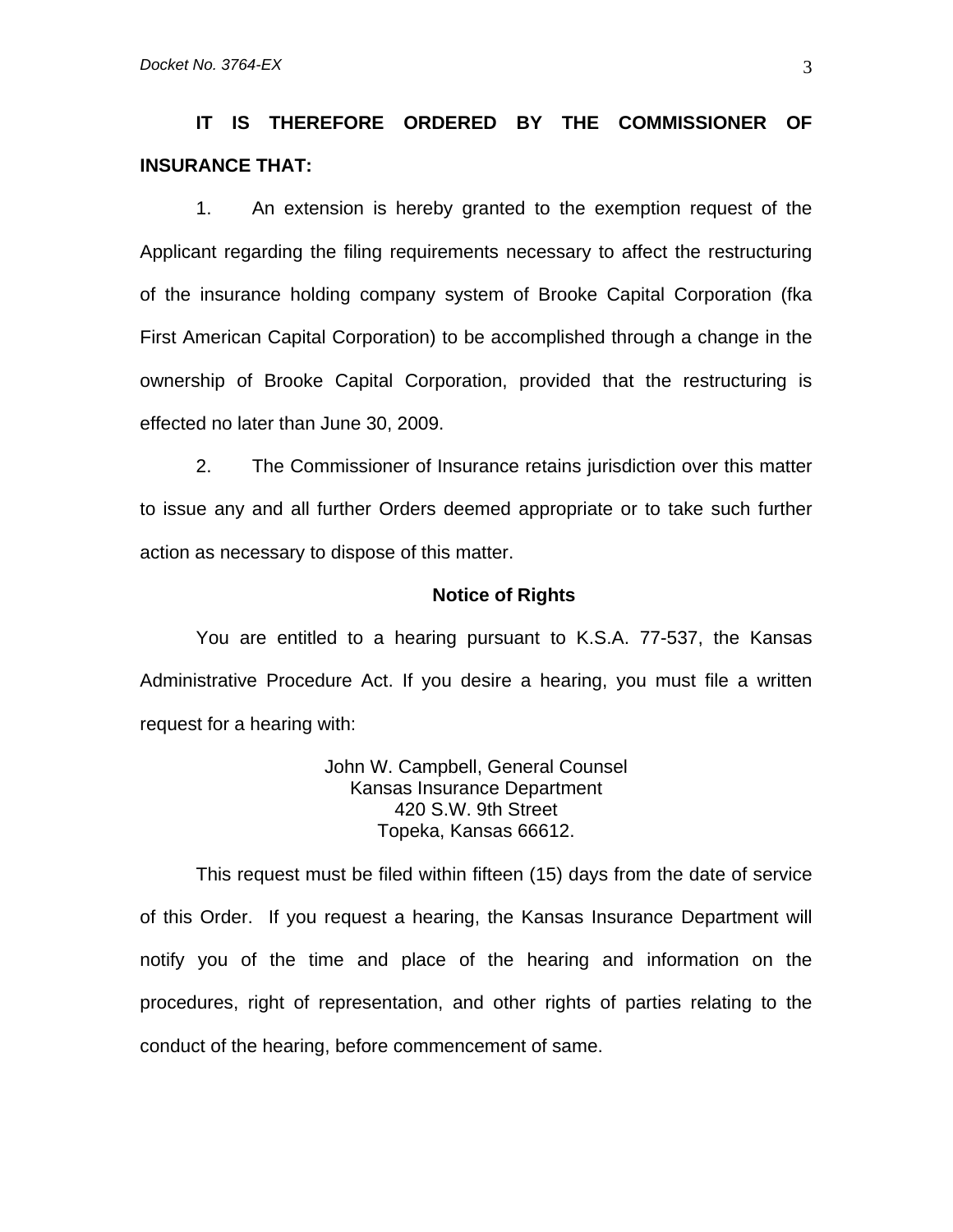If a hearing is not requested in the time and manner stated above, this Order shall become effective as a Final Order upon the expiration of time for requesting a hearing, pursuant to K.S.A. 77-613. In the event that you file a petition for judicial review, pursuant to K.S.A. 77-613(e), the agency officer to be served on behalf of the Kansas Insurance Department is:

> John W. Campbell, General Counsel Kansas Insurance Department 420 S.W. 9th Street Topeka, Kansas 66612.

**IT IS SO ORDERED THIS \_28th\_ DAY OF JULY, 2008, IN THE CITY OF TOPEKA, COUNTY OF SHAWNEE, STATE OF KANSAS.** 



 \_/s/ Sandy Praeger\_\_\_\_\_\_\_\_\_\_\_\_\_\_\_\_ Sandy Praeger Commissioner of Insurance

BY:

 \_/s/ Deletria Nash for\_\_\_\_\_\_\_\_\_\_\_\_\_\_ John W. Campbell General Counsel

Approved and Submitted by:

/s/ Zachary J.C. Anshutz Zachary J.C. Anshutz Assistant General Counsel